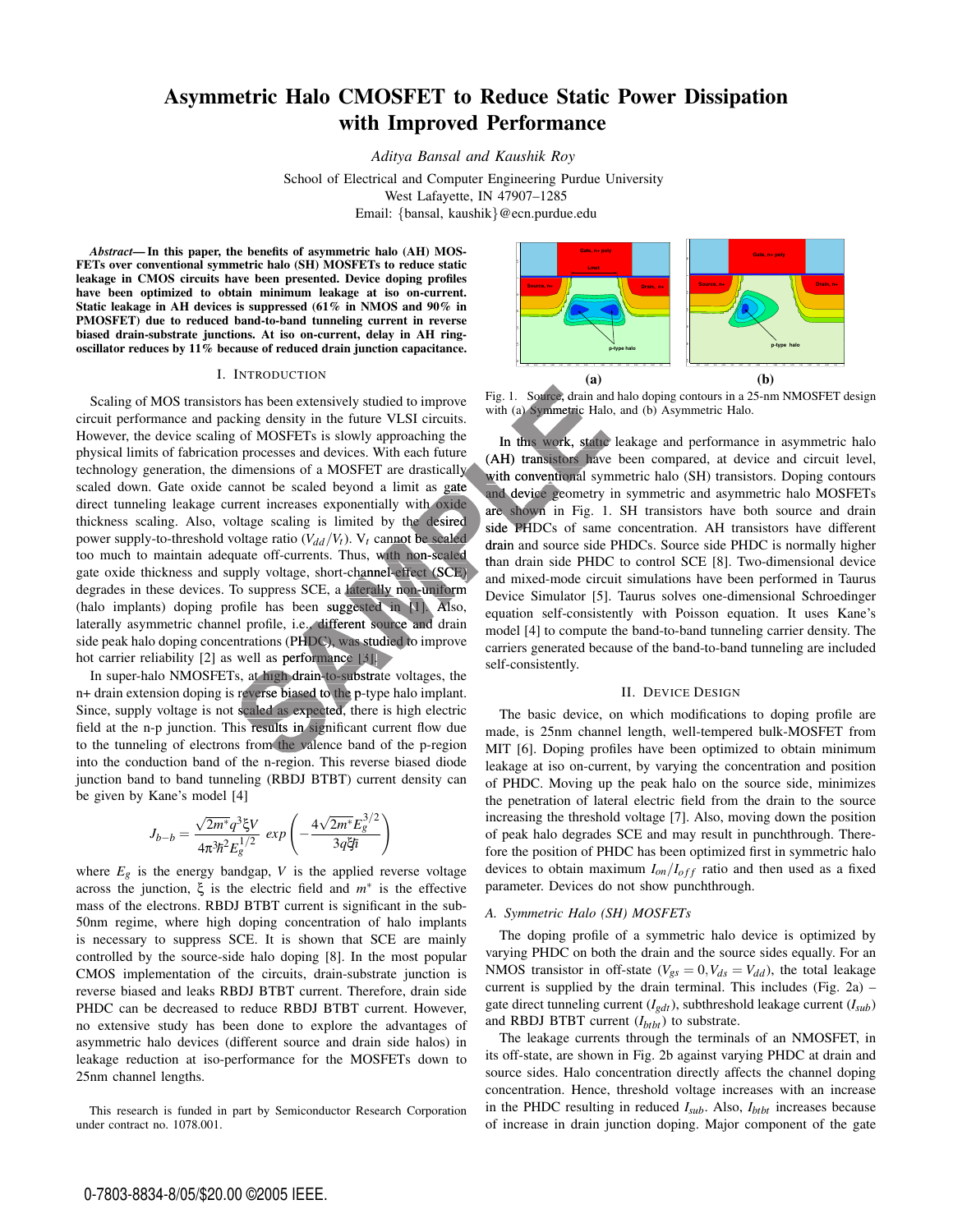

Fig. 2. (a) Major contributors to the off state leakage current in a SH NMOSFET, (b) for varying PHDCs.



Fig. 3. Saturation and leakage currents in AH NMOSFET for different source and drain side halo doping concentrations. Horizontal planes refer to the current obtained in the designed SH NMOSFET. (a) on-current (I*on*), (b) total leakage (I<sub>off</sub>).

leakage in off-state is due to the gate to drain overlap. This component is independent of the channel doping, hence insensitive to the halo concentration. As expected, for the low values of halo concentration,  $I_{sub}$  is dominant and as the halo concentration increases,  $I_{b\text{th}}$  dominates. Therefore in an NMOSFET, the total leakage is minimum at the S/D p-type PHDC of  $1.3x10^{19}$  cm<sup>-3</sup>. An NMOS transistor with this doping profile has been labeled as symmetric halo (SH) NMOS transistor. **SAMPLE for the concentration** in the set approach and the desired to the set approach and the desired of the desired of the desired of the desired of the desired of the desired of the desired of the desired of the desire

Similar design and optimization approach has been adopted for a PMOS device. The optimum PHDC, to achieve minimum total offstate leakage, has been found to be  $1.2x10^{19}$  cm<sup>-3</sup>. Slight decrease in optimum PHDC in a PMOS, as compared to the SH NMOSFET, is because of higher *Ibtbt* between the drain-substrate junctions in a PMOSFET. However, a doping profile complementary to the doping profile of the SH NMOSFET has been selected for the SH PMOSFET. This is not theoretically optimal and we do not get the minimum total leakage. However, it does not show too much deviation from the optimal doping profile.

#### *B. Asymmetric Halo (AH) MOSFETs*

An NMOS transistor with the same geometry as SH NMOSFET is optimized by varying source and drain side PHDCs separately. It is optimized to obtain approximately the same on-current, as in SH NMOSFET, at minimum possible leakage. The aim is to minimize *I<sub>btbt</sub>* by reducing the drain side PHDC. Also, source side PHDC needs to be increased to control SCE. Design space explored is – source side PHDC varying from  $1.3x10^{19}$ cm<sup>-3</sup> to  $2x10^{19}$ cm<sup>-3</sup> and drain side PHDC varying from  $1x10^{18}$ cm<sup>-3</sup> to  $1x10^{19}$ cm<sup>-3</sup>. These values are chosen based on the range of terminal currents required. Fig. 3 shows *Ion* and *Ioff* through the drain terminal for different source/drain PHDCs. It can be seen that the design window for the AH NMOSFET is strictly bounded by the required  $I_{on}$  and  $I_{off}$ . The optimal values of the source and drain side PHDCs to achieve minimum possible total

TABLE I ELECTRICAL CHARACTERISTICS (LISTED AS *[NMOS PMOS]*)

| Device parameters                                 | <b>SH</b> Devices | <b>AH</b> Devices |  |  |
|---------------------------------------------------|-------------------|-------------------|--|--|
| Source side peak halo, $cm^{-3}$                  | $1.3x10^{19}$     | $1.6x10^{19}$     |  |  |
| Drain side peak halo, $cm^{-3}$                   | $1.3x10^{19}$     | $6x10^{18}$       |  |  |
| $I_{on}$ , $\mu A/\mu m$                          | 826.2,431.8       | 827.1,434.8       |  |  |
| $I_{drain}$ , nA/ $\mu$ m, off-state              | 44.5,27.8         | 17.2.3            |  |  |
| $I_{source}$ , n $\overline{A/\mu m}$ , off-state | 16.1.3.2          | 10.1.7            |  |  |
| $I_{substrate}$ , nA/ $\mu$ m, off-state          | 21.9.24           | 0.36,0.4          |  |  |
| $I_{gate}$ , $\overline{nA/\mu m}$ , off-state    | 6.6,0.57          | 6.8,0.86          |  |  |
| $DIBL$ , $mV/V$                                   | 114.122           | 65,70             |  |  |
| Sub. Swing, mV/dec                                | 98,104            | 92,95             |  |  |



Fig. 4. (a)  $I_{ds}$ -V<sub>gs</sub> characteristics for AH and SH NMOS and PMOS transistors, (b)  $I_{ds}$ -V<sub>ds</sub> characteristics for SH and AH NMOS devices.

respectively. espectively.<br>A doping profile complementary to the doping profile of the AH

NMOSFET, has been found to be optimal in AH PMOSFET. This is NMOSFE because of reduced  $I_{b\text{tbt}}$  in AH PMOS transistors.

## *C. Comparison of Device Characteristics C*

The electrical parameters for the SH and AH transistors are shown in Table I. Fig. 4a shows I*ds*-V*gs* characteristic of the designed SH and AH transistors. As can be seen, for the same I*on*, there is a slight improvement in the subthreshold swing in AH transistor, which results in reduced  $I_{off}$ . Fig. 5a shows the conduction barrier in the channel near the  $Si/SiO<sub>2</sub>$  interface in designed SH and AH NMOSFETs. The barrier seen by the electrons, injected in the channel by the source, depends on the doping density at the source junction. As can be seen from the figure, high halo doping on the source side in the AH NMOSFET reduces Drain Induced Barrier Lowering (DIBL). However, drain side halo doping cannot be completely removed as it will affect the average channel doping and hence threshold voltage will be affected. Fig. 5b shows the saturation threshold voltage rolloff as a function of gate length. The threshold voltage roll-off of the SH and AH transistors is approximately same because of the approximately same subthreshold slope and iso on-current.

The I*ds*-V*ds* characteristic for the SH and AH NMOSFETs are shown in Fig. 4b. Saturation drain current,  $I_{dsat}$ , is high in AH NMOSFETs because of the lower vertical electric field at the drain end of the channel resulting in higher effective mobility.

It can be observed that AH MOSFETs have well defined source and drain terminals that has interesting implications for circuit implementation. For an AH NMOSFET,  $V_{ds}$  should never be negative and for an AH PMOSFET,  $V_{ds}$  should never be positive. Source and drain mismatch results in a bad device, i.e., if we use heavy halo doped side as drain terminal, then advantages on DIBL and *Ion*/*Ioff* ratio will be lost. Therefore, AH MOSFETs can only be used in circuit styles where, at the design level, we are very well aware of the transistor's functionality. Because of these constraints, some logic styles such as pass-transistor logic are not feasible using AH MOSFETs. However, standard CMOS circuit style is very well-suited for AH transistors.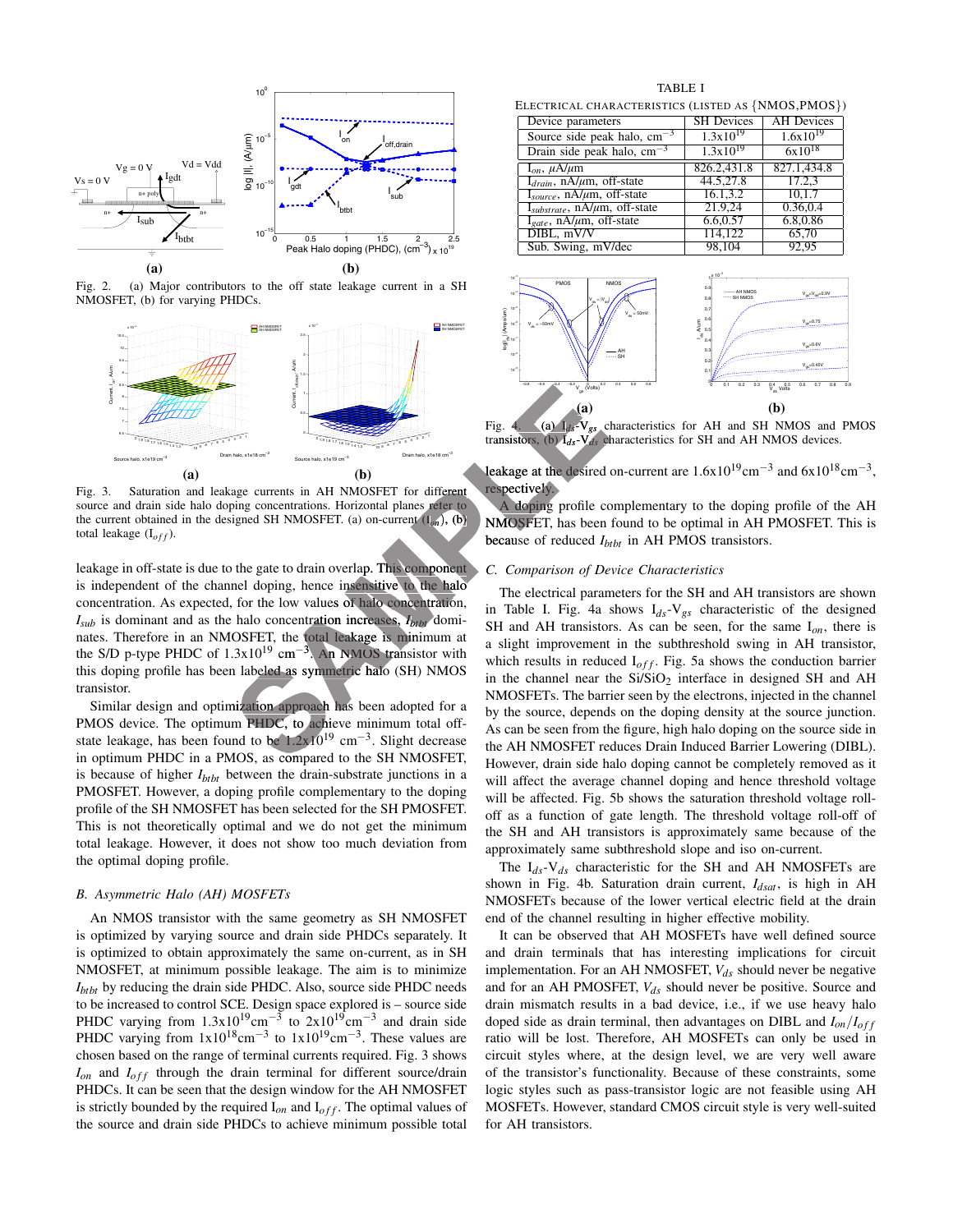

Fig. 5. (a) Conduction band diagrams near the  $Si/SiO<sub>2</sub>$  interface in AH and SH NMOSFETs for different drain voltages  $(V_{ds})$ . In each case  $V_{gs} = 0V$ , (b) Saturation threshold voltage roll-off.



Fig. 6. (a) Voltage Transfer Characteristics of a static CMOS inverter, (b) Short Circuit Current vs input voltage in static CMOS inverter.

## III. PERFORMANCE AND POWER

Performance and power consumption are analyzed for a 3-stage ring oscillator (RO) circuit. Each stage of the  $\overline{RO}$  is a static CMOS inverter. The width ratio of PMOS to NMOS is 2*µm* : 1*µm*  $(\simeq I_{on,NMOS}/I_{on,PMOS})$  to maximize the noise margins and obtain symmetrical characteristics. Voltage transfer characteristics and shortcircuit currents in SH and AH CMOS inverters are shown in Fig. 6. The gain during switching is high in AH inverter because of reduced subthreshold swing and DIBL. This results in higher peak shortcircuit current and improved noise-margins in AH inverter. From the AH RO<br>
Sampling Southing Crisis of a static CMOS inverter, (b)<br>
Characteristics of a static CMOS inverter, (b)<br>
all the components appropriate is approximate of reduced drain junct<br>
consumption in a static CMOS in

## *A. Performance Analysis*

Gate input capacitance calculated by the small-signal analysis is  $0.6$ fF. A constant lumped capacitance of  $3.6$ fF (equal to the fanout of 2 inverters) is connected at the output of each stage. The stage delay in AH RO is 35.6ps compared to the stage delay of 39.8ps in SH RO. Delay reduces by 10.6% in AH RO compared to SH RO. This is attributed to the reduced drain junction capacitance in AH MOSFET because of reduced drain side PHDC.

## *B. Power Dissipation*

*1) Static Power:* When the input of an inverter is logic '0', NMOS transistor is off and the leakage currents, going to the terminals at zero voltage, contribute to the static power dissipation. In PMOS, main leakage component is *Igdt* and in NMOS all the three components of leakage current –  $I_{sub}$ ,  $I_{b\text{tbt}}$  and  $I_{g\text{dt}}$  – contribute to the total static leakage. For the input logic '1', NMOS leakage mainly includes *Igdt* and in PMOS all the three components of the leakage current contribute to the total static leakage. The static power dissipation is given by

# $P_{static} = (I_{sub} + I_{b\text{tbt}} + I_{g\text{d}t})V_{\text{d}d} = I_{leak}V_{\text{d}d}$

Table II shows the leakage current components and total static power dissipation in SH and AH inverters. It can be seen that in AH inverter, *Ibtbt* is greatly reduced, however, *Igdt* in the ON transistor (NMOS for input '1' and PMOS for input '0') is dominant. Static power dissipation in AH inverter is approximately 76% of SH inverter

for input '0' and 83% for input '1'. This results in average savings of 19% in AH inverter. At device level, the total static leakage in off-state in the AH NMOS transistor is 61% less than that in the SH NMOS transistor and total static leakage in the AH PMOS transistor is approximately 90% lower compared to the SH PMOS transistor.

*2) Dynamic Energy:* Dynamic energy consumption is due to the (1) charging/discharging of load capacitance,  $E_{C_i}$ , and (2) direct path currents from  $V_{dd}$  to ground,  $E_{dp}$ . The total dynamic energy is given by

$$
E_{C_L} = V_{dd} \int_{t_1}^{t_1+T} i_{C_L} dt
$$
  
\n
$$
E_{dp} = V_{dd} \int_{t_1}^{t_1+T} (i_{sub} + i_{bth}) dt
$$
  
\n
$$
E_{dyn} = E_{C_L} + E_{dp}
$$

where T=35.6ps for the AH RO circuit and T=39.8ps for the SH RO circuit;  $t_1$  is an arbitrarily chosen time instant.

Dynamic energy consumption is computed in a single stage of the RO during falling and rising transitions. The results of dynamic energy calculations are shown in Table II.  $E_{dp}$  is comparatively higher in the AH RO because of higher peak short-circuit current A during switching (Fig. 6). However,  $E_{C_L}$  is less in AH RO because of reduced drain junction capacitance. Hence, total dynamic energy consumption is approximately same in SH and AH ROs. Summing all the components of the power consumption, the total power components consumption in a static CMOS inverter is expressed as a

$$
P_{total} = P_{static} + E_{dyn}f
$$

where f is the clock frequency.

This implies that AH CMOSFETs are more effective in saving total power dissipation when the clock frequency is low and during total standby (when static power is dominant).

# IV. STATIC POWER IN CMOS LOGIC

We now consider 2-input static CMOS NAND logic gate. Since, reduced static power dissipation is the main advantage of AH circuits over SH circuits and dynamic energy consumption is almost same in both the devices, we will evaluate the static leakage currents in the pull down and pull up networks of the logic gates. Transistors are sized to obtain similar rise and fall propagation delays.

The study of static CMOS NAND gates is important because of the stacked NMOS transistors. Static power can be minimized in standby mode by forcing proper logic input combination [9]. The intermediate node voltage in the pull down network and DIBL of the transistors play an important role in determining the total leakage. The different components of leakage currents have been compared in SH and AH NAND gates for possible input logic combinations – '00', '10', '01' and '11'. The contribution of each input combination to the leakage current is discussed. Fig. 7 shows the major leakage components in a static CMOS 2-input NAND gate for different input logic combinations. Fig. 8 shows quantitavely the contribution of each input combination to the leakage.

*Case I: Input '00': (Fig.7(a))* In this case, the drain and substrate junctions of the upper NMOS transistor are highly reverse biased and leak *I<sub>btbt</sub>* in SH NAND gate. However, this component of leakage is aggressively suppressed in AH NAND gate. Intermediate node voltage is around 0V, hence, bottom transistor's substrate current is not significant.  $I_{gdt}$  is same in both the circuits and  $I_{sub}$  in AH NAND gate is higher than in SH NAND gate. This is because of reduced DIBL in AH devices which subdues the effects of transistor stacking [9].

*Case II: Input '10' (Fig.7(b))* In this case, the source-substrate junction in the upper NMOSFET is reverse biased at the intermediate node voltage of  $V_{dd} - V_t$ . Because of the high source side PHDC in AH MOSFETs, *Ibtbt* from the source to the substrate in the upper